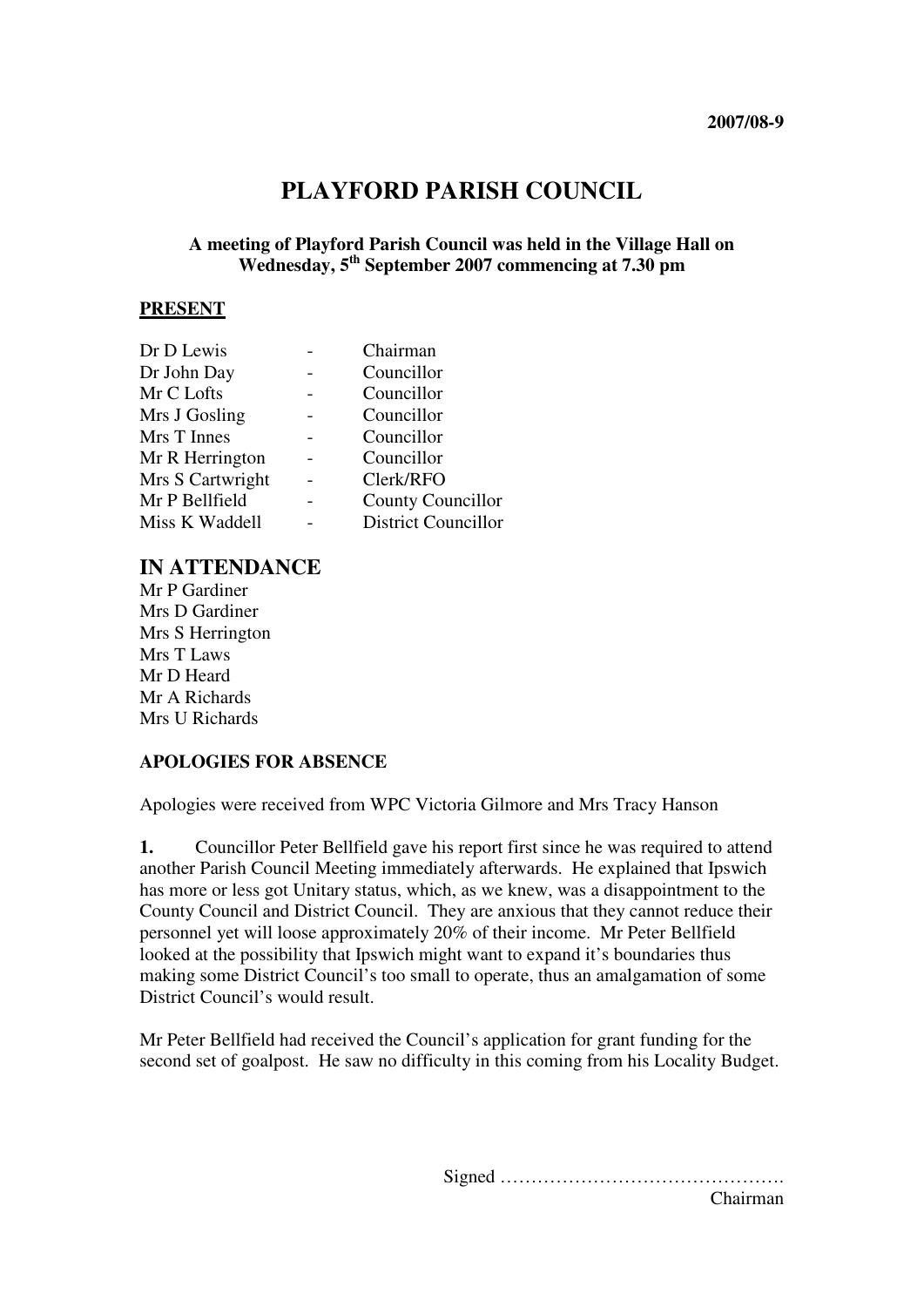Before leaving Mr Peter Bellfield asked if there were any other questions and said he was available to us all at any time on the phone.

Miss Kate Waddell, District Councillor also had to leave early. She had written a report and gave a brief summary of its contents. Topics covered included alcohol and anti-social behaviour, planning and gaining a two star rating by the Audit Commission, Going greener….., and food safety reports. This report would be circulated around the Councillors in addition to being put on the website.

### **2. To receive Councillor's declarations of interest in any item on this Agenda.**

Mrs June Gosling declared an interest as a member of the Parish Hall Committee. This was written in the "Declaration of Interest" book and signed.

## **3. Approval of Minutes of Meeting held on 4th July 2007**

The minutes of the meeting held on Wednesday,  $4<sup>th</sup>$  July 2007 were approved as a true and accurate record of the discussion at that meeting. The Chairman then signed the minutes.

#### **4. Matters arising from the minutes (not covered in Agenda items listed below)**

## (i) Parish Councillors Responsibilities – Tree Warden

Mr Ted Herrington had done a bit of research into the trees in the village and public liability. He had spoken to the Tree Officer at the District Council who informed him that they would do a survey of the trees in the village (around the playing field and one horse chestnut tree over the village sign), which is free of charge in the first instance. It was agreed to go ahead and get this review. To formalise this would cost somewhere in the region of £205. This was felt unnecessary for the time being. The Council's insurance company stipulated that trees should be checked annually by a councillor and after severe storms and their condition logged in a book.

(ii) Footpath

Footpaths number 5, 7, 8, 20 and 23 had been reported to SCC and a log number given however they were still very overgrown. The Clerk was to chase (Ref 750573 and Ref 736797).

## **5. Benefice Magazine**

Councillors were informed that the production of the Benefice Magazine was going to change and that every household in the four villages should receive a copy of the magazine free of charge. To allow for this the Parish Council was asked to contribute £100 annually. Other monies would be received through advertising and from the other Parish Councils. Mrs June Gosling proposed that we donate £100 subject to annual reviews. This was seconded by Dr John Day.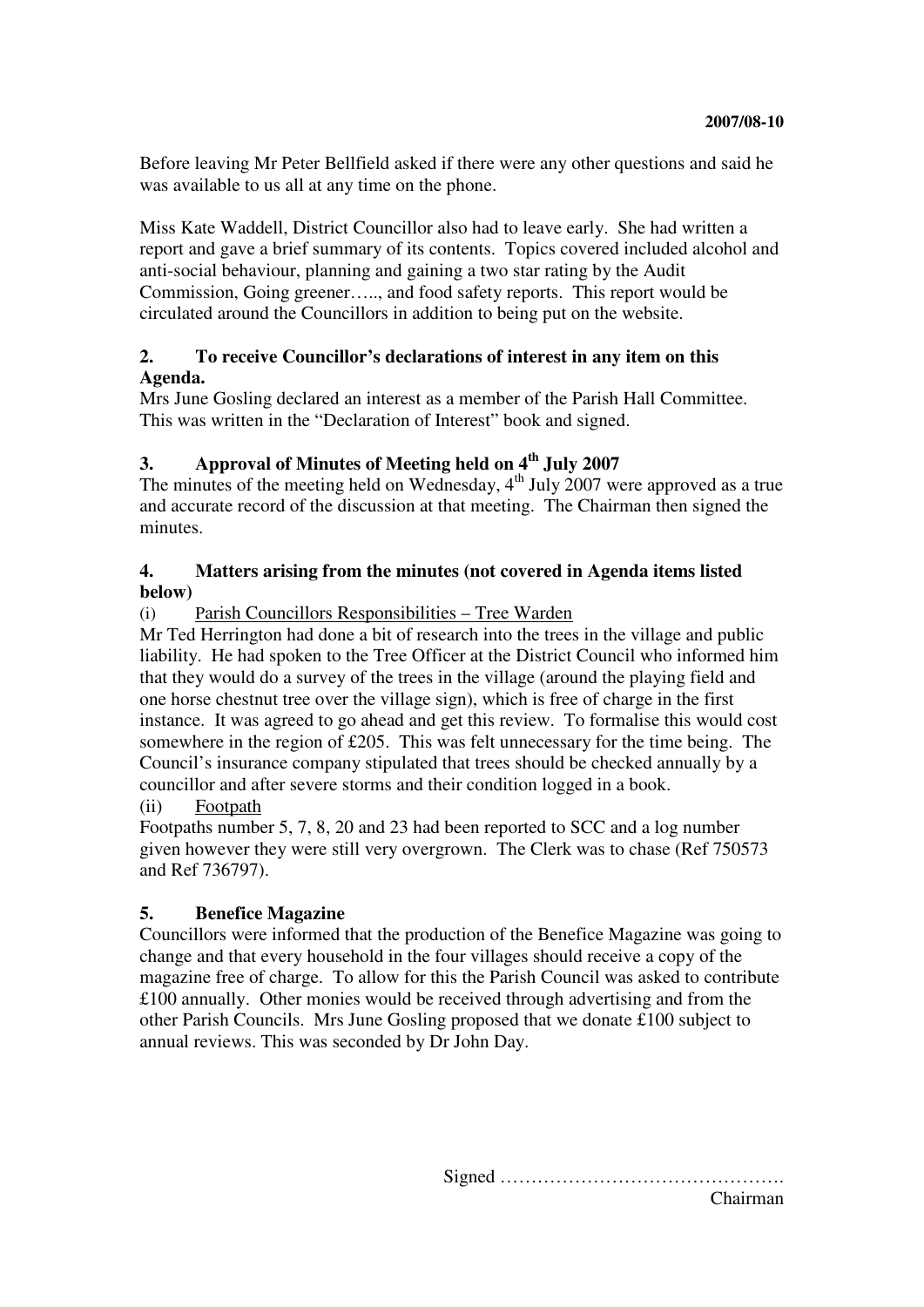#### **6. Welcome Leaflet**

Dr John Day had done some research into getting the welcome leaflet printed. The Suffolk Coastal print shop would do 100 pages (colour printing and stapling together) for £54. This was a very good price and far less than commercial companies. Dr John Day proposed that we go ahead with this. Dr David Lewis seconded him. Dr John Day and the Clerk would get the final version of the welcome leaflet published and printed off the computer for distribution to the print shop.

#### **7. Thomas Clarkson Play**

The Clerk had been contacted by Black & White Productions about them putting on a full-length drama in the Village Hall. They were looking for sponsorship of this. The details were passed to the Village Hall Committee who might be able to help them.

#### **8. Standing Orders**

Dr David Lewis read through the current Standing Orders, which were deemed to be appropriate and up to date.

## **9. Floodlighting area outside Village Hall**

The Deben Bridge Club that meet on a Monday night had again broached the topic of floodlighting the dark area near the recycling bins. They felt that having lighting here would increase safety and security. A vote was put to the floor as to whether the Parish Council agree with them. The vote showed that no one was in favour of putting in a planning application for floodlighting. The Council suggested that leaving the outside lights on for the duration of the Bridge game would be a cheaper alternative than paying £1200 for outside lights.

#### **10. Recycling Credits**

A debate followed as to what the £165.70 received as a result of recycling should be spent on. One suggestion was that it could be put towards increasing the size of the Boules Piste by 75%, which would be an increase of 4 metres of dead land. Another thought was that it could be put towards the publication of the new Benefice Magazine. It was decided that bids/tenders should be put in at the next Parish Council meeting and voted on – Agenda item for next meeting.

#### **11. Parish Plan**

Dr John Day reported back that the Parish Plan was coming along very nicely with meetings being held every three weeks. Recently they had been discussing how they identify the views of the residents and how they identify the views of organisations. The minutes of the Steering Group were to be obtained by the Clerk and put on the Parish Council website.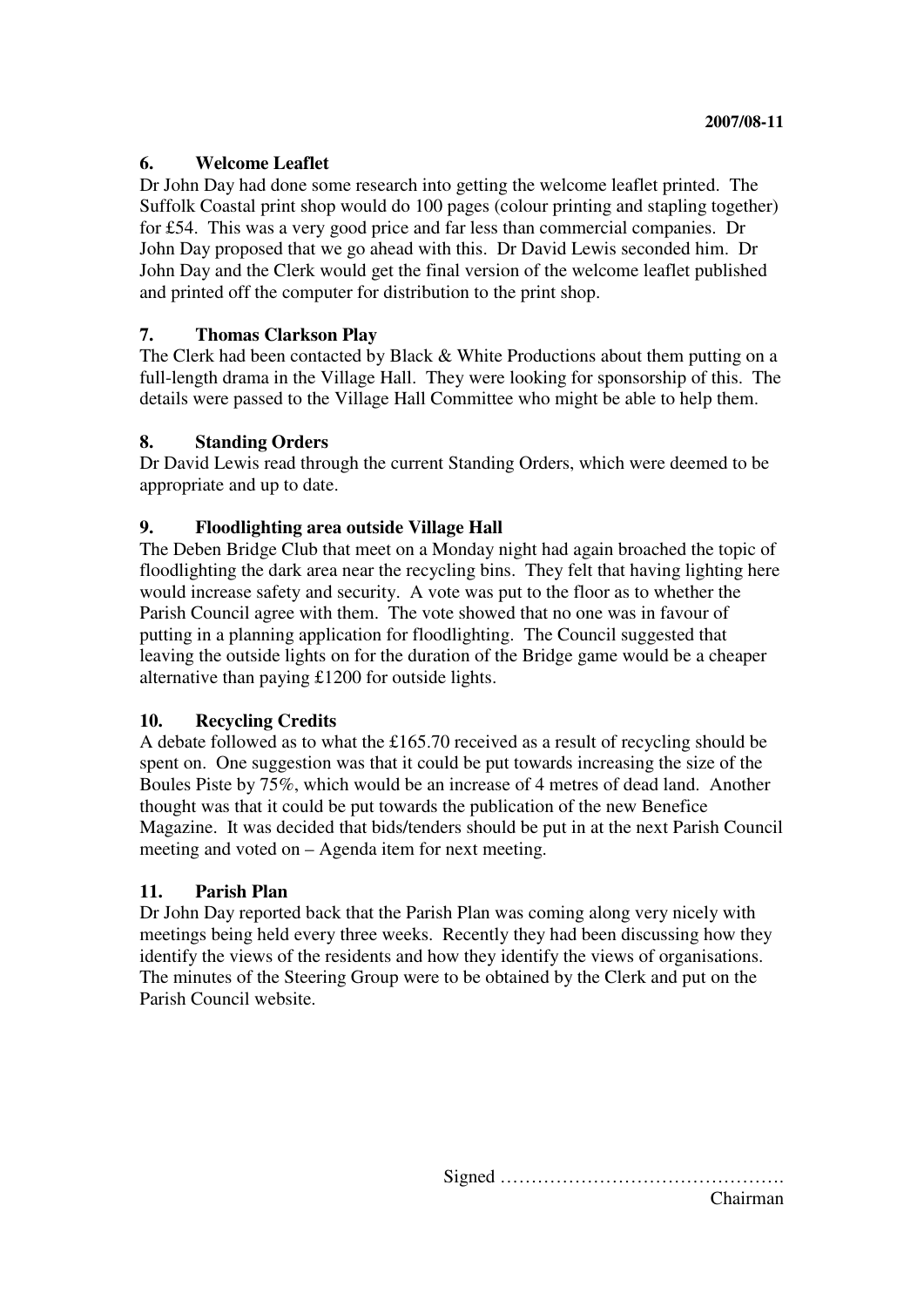## **12. Highways**

The Clerk had been in discussion with Martlesham, Kesgrave, and Little Bealings Parish Councils over traffic management on the A1214. A meeting was due to be set up with a question and answer session directed to a representative of Highways at SCC who would be present at the meeting. Mr Ted Herrington, Mrs June Gosling and Mrs Sarah Cartwright agreed to attend this meeting on behalf of Playford Parish Council.

The height of the new tarmac that has been laid in the village was again commented on. It appears that nothing yet has been done about this and it is only a matter of time before someone slips and twists their ankle by falling off it. The clerk agreed to chase SCC (Ref 750587).

#### **13. Planning**

C07/1567/FUL MILL COTTAGE, BUTTS ROAD – Erection of two-storey rear extension & double cart lodge (revised scheme to C07/1143). The Council unanimously supported this application and the Clerk was asked to write to SCDC to inform them.

C07/1171/PN KILN FARM, MAIN ROAD, KESGRAVE – Replace existing potting shed display & sales area with "clean" & "dirty" area with washing & toilet facilities. The majority of the Council supported this application on the condition that access was limited to Kesgrave Road only. The Clerk was asked to write to SCDC to inform them.

C07/1109/FUL 1 CHURCH LANE, PLAYFORD, IP6 9DS – Erection of extensions & construction of new vehicular access (resubmission of C07/0103) Permission had been granted by SCDC

C06/0898/OUT PART OF GARDEN SOUTH OF, SEVENOAKS, BUTTS ROAD – Use of land for the erection of two dwellings and all ancillary works. (Re-submission of  $C06/0274$ ). This planning application was going to an Appeal Venue on  $18<sup>th</sup>$ September 2007 at SCDC Offices, Melton Hill. It was agreed that Dr John Day would represent the Council and give a statement that says the land is suitable for building two houses but subject to access off Butts Road. It should be noted that this is an amendment from our previous recommendations.

#### **14. Finance**

The following cheques were authorised for payment:-

| Cheque No. $100518 \text{ } \text{£} 5$ | Angela Cobbold Hall (Parish Plan) |
|-----------------------------------------|-----------------------------------|
| Cheque No. $100519$ £75                 | <b>Sarah Cartwright Expenses</b>  |